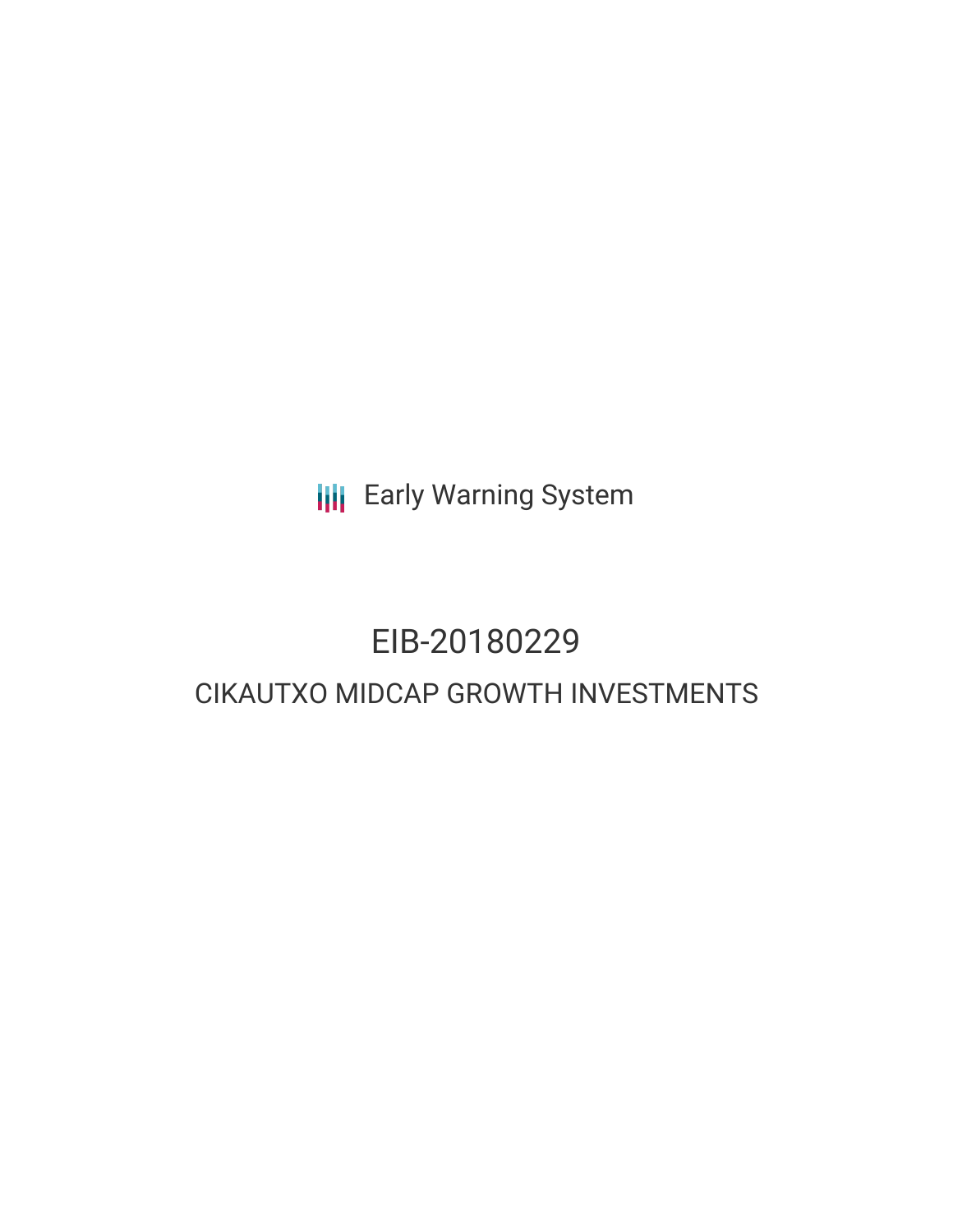

### **Quick Facts**

| <b>Countries</b>               | Czech Republic, Romania, Slovakia, Spain |
|--------------------------------|------------------------------------------|
| <b>Financial Institutions</b>  | European Investment Bank (EIB)           |
| <b>Status</b>                  | Proposed                                 |
| <b>Bank Risk Rating</b>        | U                                        |
| <b>Borrower</b>                | CIKAUTXO SC                              |
| <b>Sectors</b>                 | Industry and Trade                       |
| <b>Investment Type(s)</b>      | Loan                                     |
| <b>Investment Amount (USD)</b> | $$30.44$ million                         |
| <b>Project Cost (USD)</b>      | \$70.26 million                          |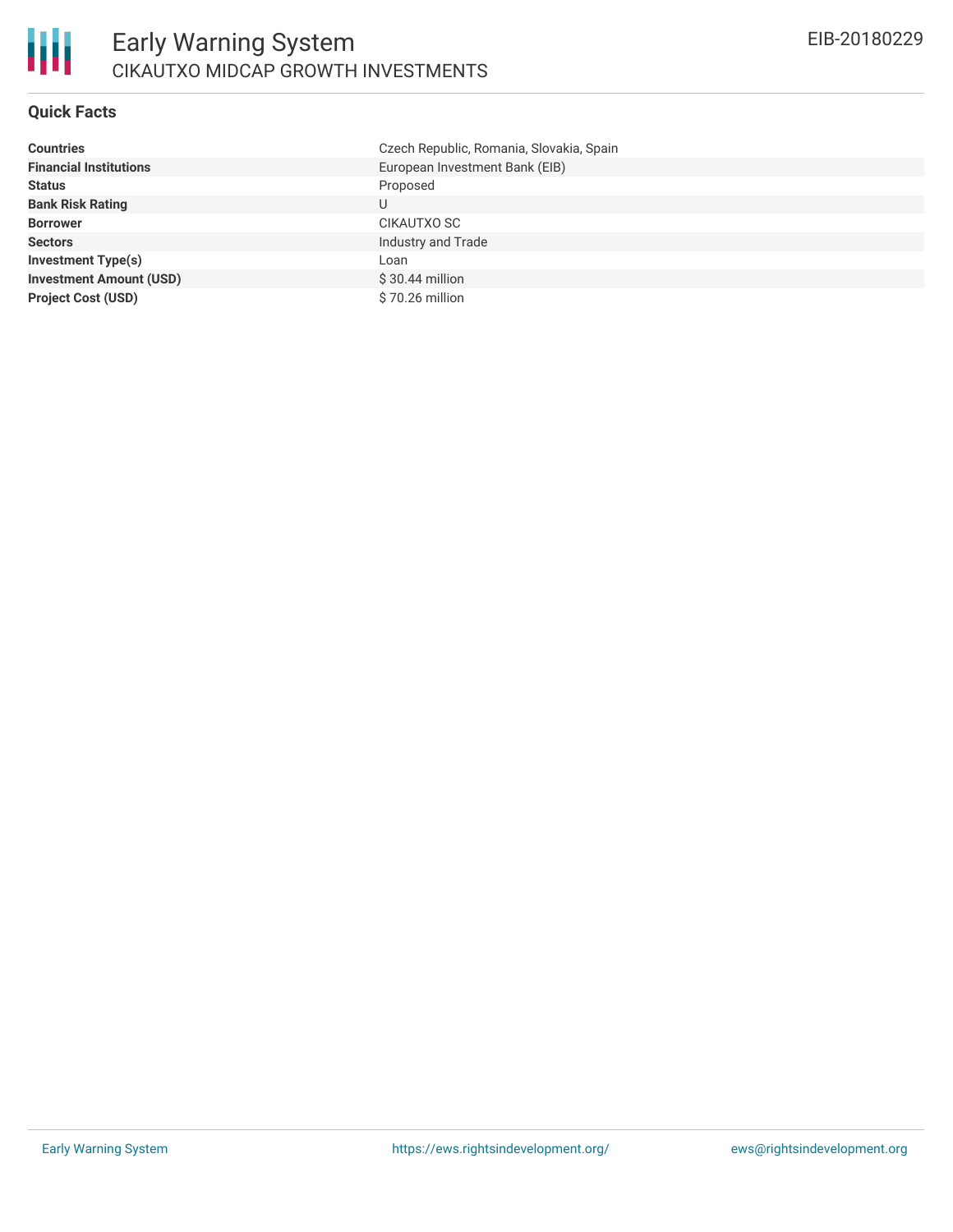

### **Project Description**

The projects consists of the promoter's strategic investments in research, development and innovation (RDI), capital expenditure (capex) and working capital in the automotive and medical sectors.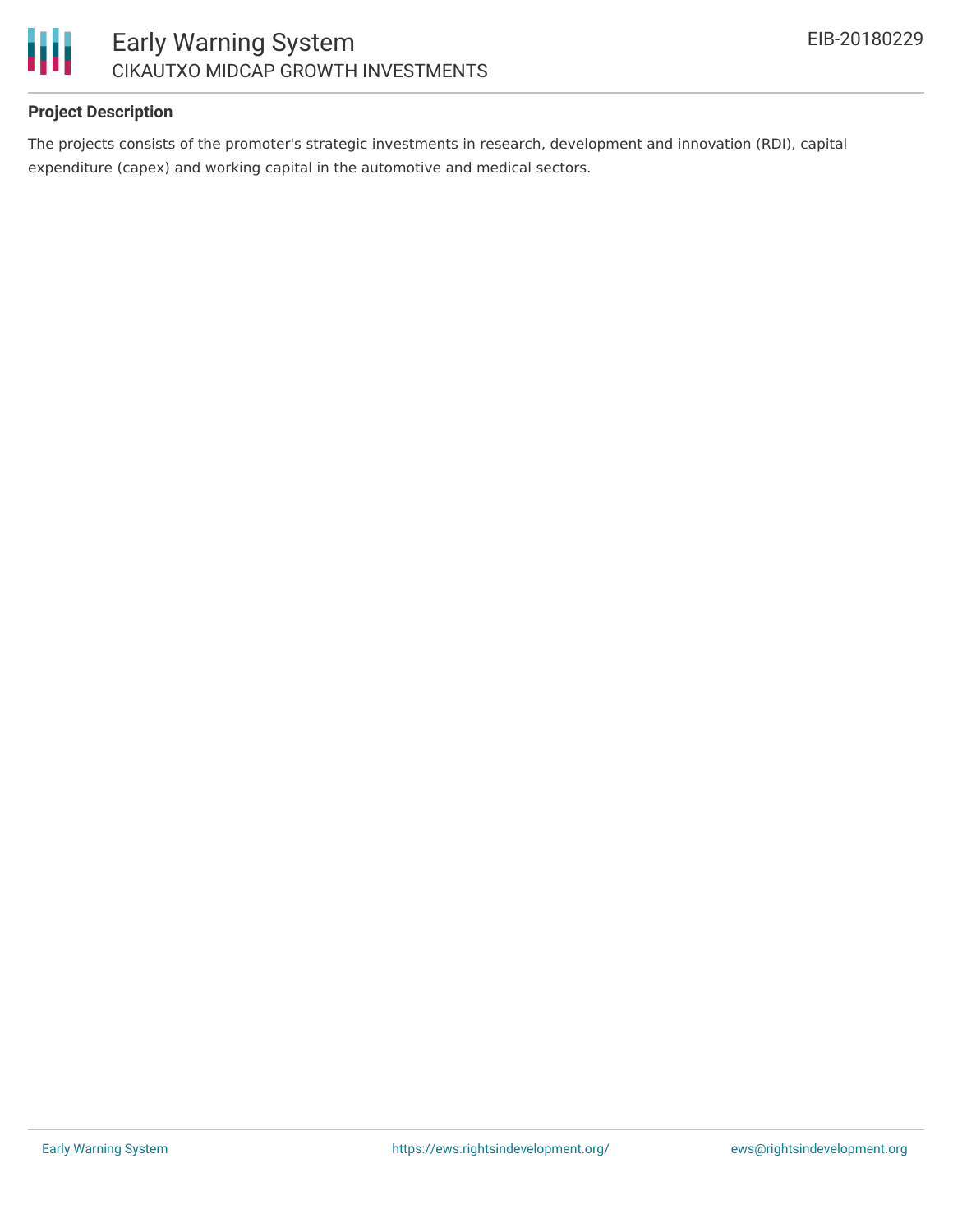# 朋

## **Investment Description**

European Investment Bank (EIB)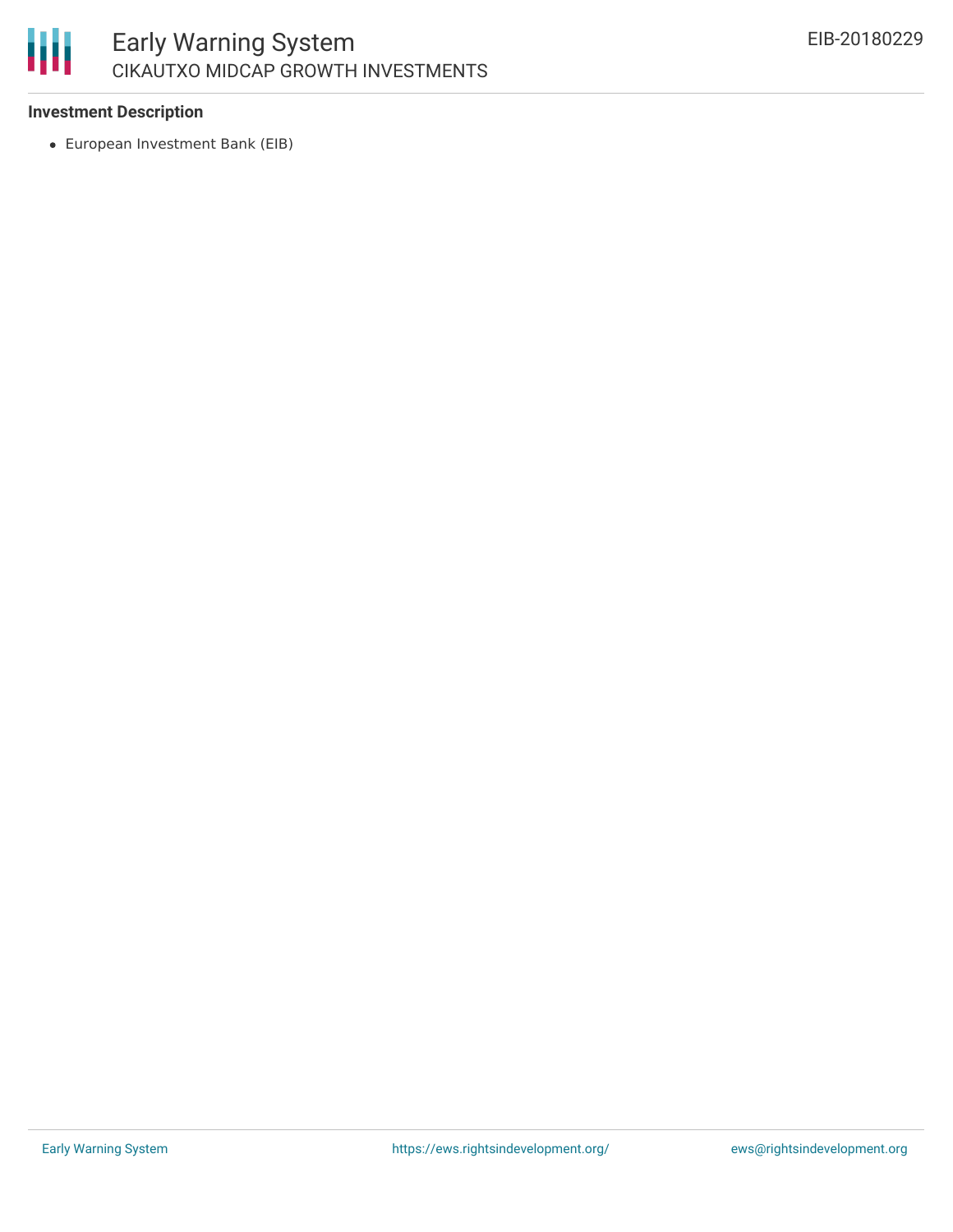## 冊

## Early Warning System CIKAUTXO MIDCAP GROWTH INVESTMENTS

| <b>Private Actor 1</b>   | <b>Private Actor</b><br>1 Role | <b>Private Actor</b><br>1 Sector | <b>Relation</b> | <b>Private Actor 2</b> | <b>Private Actor</b><br>2 Role | <b>Private Actor</b><br>2 Sector |
|--------------------------|--------------------------------|----------------------------------|-----------------|------------------------|--------------------------------|----------------------------------|
| $\overline{\phantom{0}}$ | $\sim$                         | $\sim$                           | $\sim$          | Cikautxo S. Coop.      | Client                         | $\sim$                           |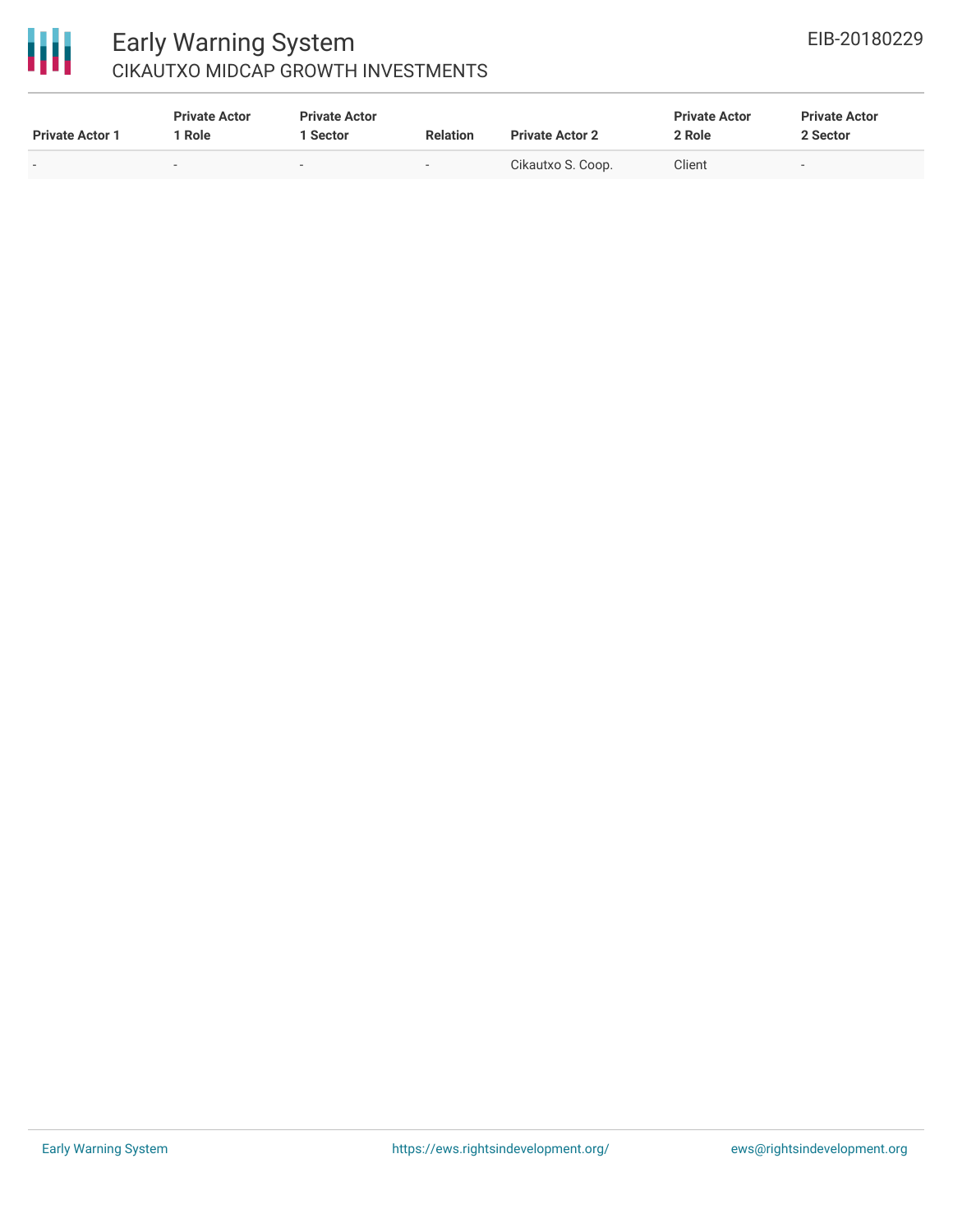### **Contact Information**

\*Contact information not provided at the time of disclosure\*

#### **ACCOUNTABILITY MECHANISM OF EIB**

The EIB Complaints Mechanism is designed to facilitate and handle complaints against the EIB by individuals, organizations or corporations affected by EIB activities. When exercising the right to lodge a complaint against the EIB, any member of the public has access to a two-tier procedure, one internal - the Complaints Mechanism Office - and one external - the European Ombudsman. A complaint can be lodged via a written communication addressed to the Secretary General of the EIB, via email to the dedicated email address complaints@eib.org, by completing the online complaint form available at the following address: http://www.eib.org/complaints/form, via fax or delivered directly to the EIB Complaints Mechanism Division, any EIB local representation office or any EIB staff. For further details, check:

http://www.eib.org/attachments/strategies/complaints\_mechanism\_policy\_en.pdf

When dissatisfied with a complaint to the EIB Complaints Mechanism, citizens can then turn towards the European Ombudsman. A memorandum of Understanding has been signed between the EIB and the European Ombudsman establishes that citizens (even outside of the EU if the Ombudsman finds their complaint justified) can turn towards the Ombudsman on issues related to 'maladministration' by the EIB. Note that before going to the Ombudsman, an attempt must be made to resolve the case by contacting the EIB. In addition, the complaint must be made within two years of the date when the facts on which your complaint is based became known to you. You can write to the Ombudsman in any of the languages of the European Union. Additional details, including filing requirements and complaint forms, are available at: http://www.ombudsman.europa.eu/atyourservice/interactiveguide.faces